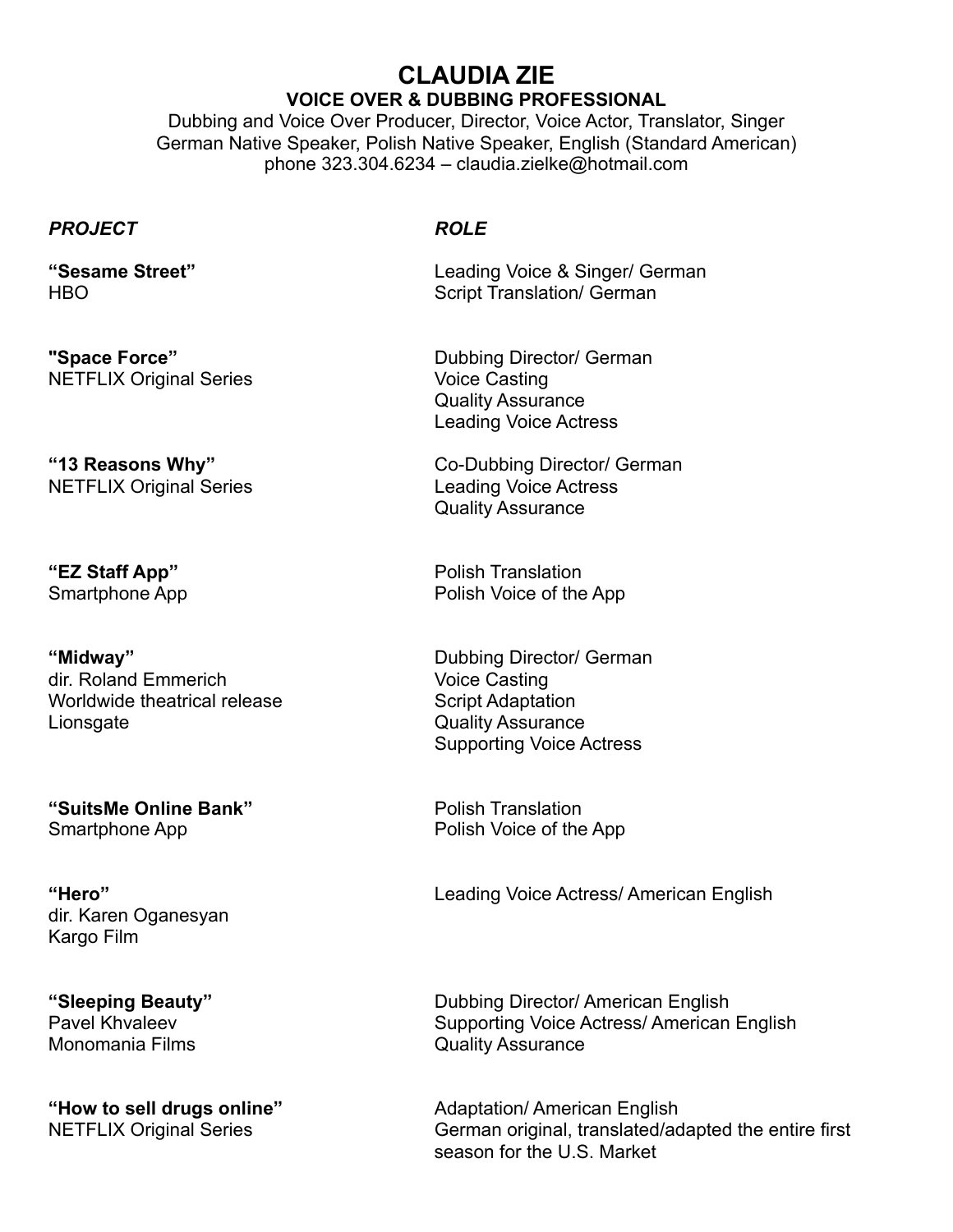**"Nothing to Lose- Part 1 & 2"** Dubbing Director/ German dir. Alexandre Avancini Script Translator English/ German NETFLIX & international theatrical release Leading Voice Actress

Voice Casting Quality Control

**"STAR WARS – The Old Republic"** Several Leading Voices/German Stefan Lupp, M+S Offenbach, Germany 2-year project EA Games

**In-house training Cartoon** Leading Voice/ Polish NETFLIX Poland **CONFINGT CONTACT CONTROLLY ASSURANCE** 

**"Tayo, the little Bus"** Series Regular Season 2 & 3 Distributed by Netflix and Amazon Voice Over Director/ German (season 3)

**"James Bond – Bloodstone"** Leading Voice/ German Stefan Lupp, M+S Offenbach, Germany

**"Unrest"** Subtitles/ Polish dir. Jennifer Brea Trailer Adaptation/Polish & German Sundance Film Festival Documentary

Cartoon, TV - Series Cartoon, TV - Series Cuality Assurance

**"Dental Implant 90210"** Leading Voice/ American English TV commercial and a series of the Producer, Writer dir. Kate Enge for TimeWarner/ Spectrum Casting

**"Just Getting Started"** Leading Voice/ German dir. Ron Shelton/ starring Morgan Freeman International Theatrical Release

"Satan's Slaves" **Dubbing Director/ German** dir. Joko Anwar Voice Casting International Theatrical Release Script Adaptation/ German

Script Adaptation/ German Quality Assurance

**"Dottie, the Chicken"** Voice Over Director/ German